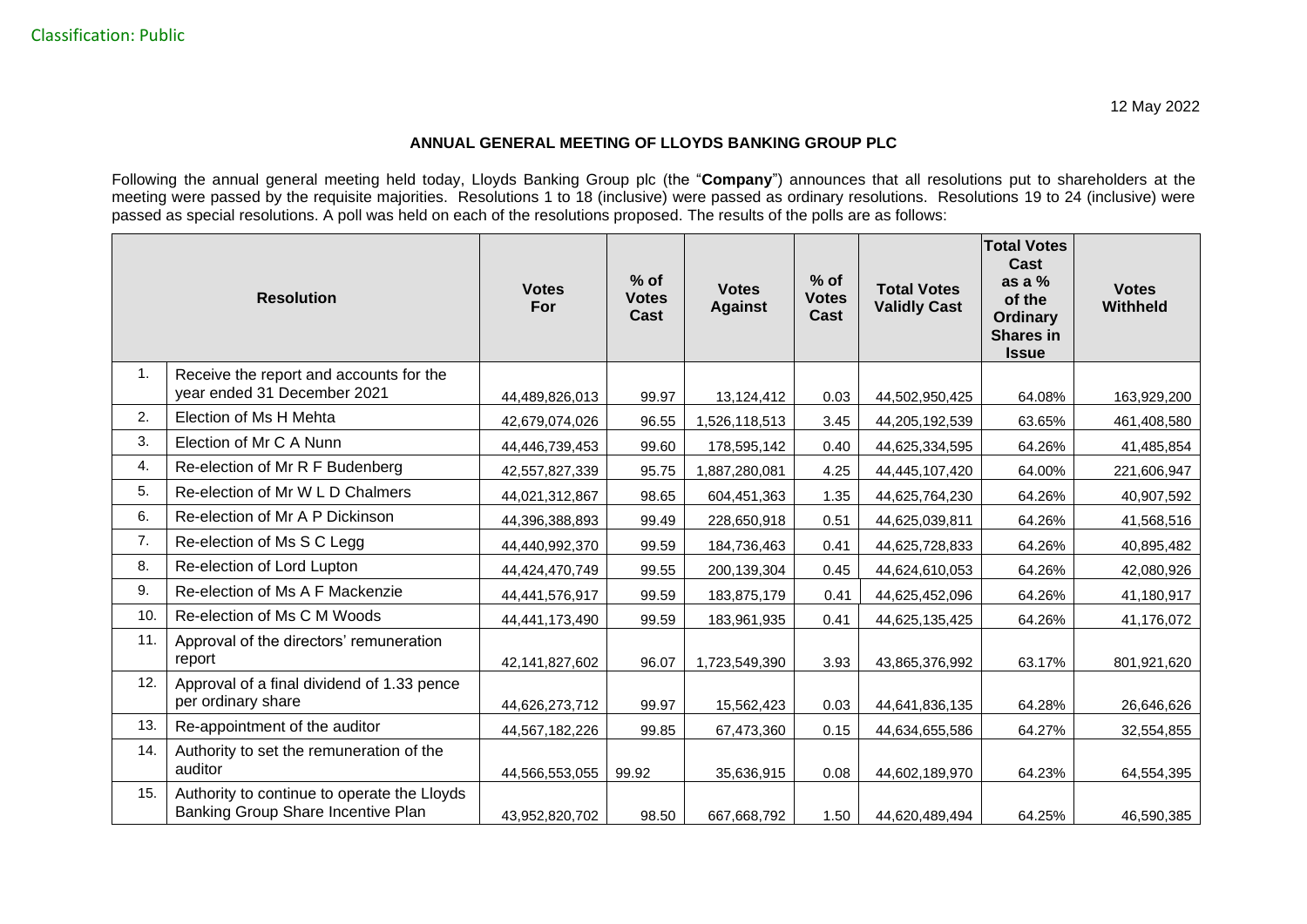| 16. | Authority for the Company and its<br>subsidiaries to make political donations or<br>incur political expenditure                     | 43,118,721,808 | 96.58 | ,526,048,441  | 3.42 | 44,644,770,249 | 64.29% | 22,694,955 |
|-----|-------------------------------------------------------------------------------------------------------------------------------------|----------------|-------|---------------|------|----------------|--------|------------|
| 17. | Directors' authority to allot shares                                                                                                | 41,790,170,341 | 93.63 | 2,841,926,082 | 6.37 | 44,632,096,423 | 64.27% | 34,601,578 |
| 18. | Directors' authority to allot shares in<br>relation to the issue of Regulatory Capital<br>Convertible Instruments                   | 43,801,188,711 | 98.17 | 816,529,534   | 1.83 | 44,617,718,245 | 64.25% | 49,149,339 |
| 19. | Limited disapplication of pre-emption rights<br>(ordinary shares)                                                                   | 43,942,204,037 | 98.50 | 669,308,541   | 1.50 | 44,611,512,578 | 64.24% | 55,212,010 |
| 20. | Limited disapplication of pre-emption rights<br>in the event of financing an acquisition<br>transaction or other capital investment | 42,822,618,963 | 95.99 | 1,788,152,127 | 4.01 | 44,610,771,090 | 64.24% | 56,068,023 |
| 21  | Limited disapplication of pre-emption rights<br>in relation to the issue of Regulatory<br><b>Capital Convertible Instruments</b>    | 43,337,756,120 | 97.15 | ,271,845,082  | 2.85 | 44,609,601,202 | 64.24% | 57,076,111 |
| 22  | Authority to purchase own ordinary shares                                                                                           | 43,934,510,487 | 98.46 | 686,976,512   | 1.54 | 44,621,486,999 | 64.25% | 43,415,897 |
| 23. | Authority to purchase own preference<br>shares                                                                                      | 44,229,925,104 | 99.13 | 386,470,267   | 0.87 | 44,616,395,371 | 64.25% | 48,364,942 |
| 24. | Notice period for general meetings                                                                                                  | 41,973,380,355 | 94.05 | 2,655,902,499 | 5.95 | 44,629,282,854 | 64.27% | 34,965,080 |

## **Notes**

For all resolutions, as at 6.30 pm on Tuesday 10 May 2022 (the time at which shareholders who wanted to attend, speak and vote at the meeting were required to have their details entered in the register of members), there were 69,445,479,613 ordinary shares in issue.

Ordinary shareholders are entitled to one vote per share. Votes withheld are not votes and, therefore, have not been counted in the calculation of the proportion of votes for and against a resolution.

In accordance with the Listing Rule 9.6.2, copies of the resolutions will be submitted to the National Storage Mechanism and will shortly be available for inspection at https://data.fca.org.uk/#/nsm/nationalstoragemechanism

-END-

For further information:

**Investor Relations** Douglas Radcliffe

+44 (0) 20 7356 1571